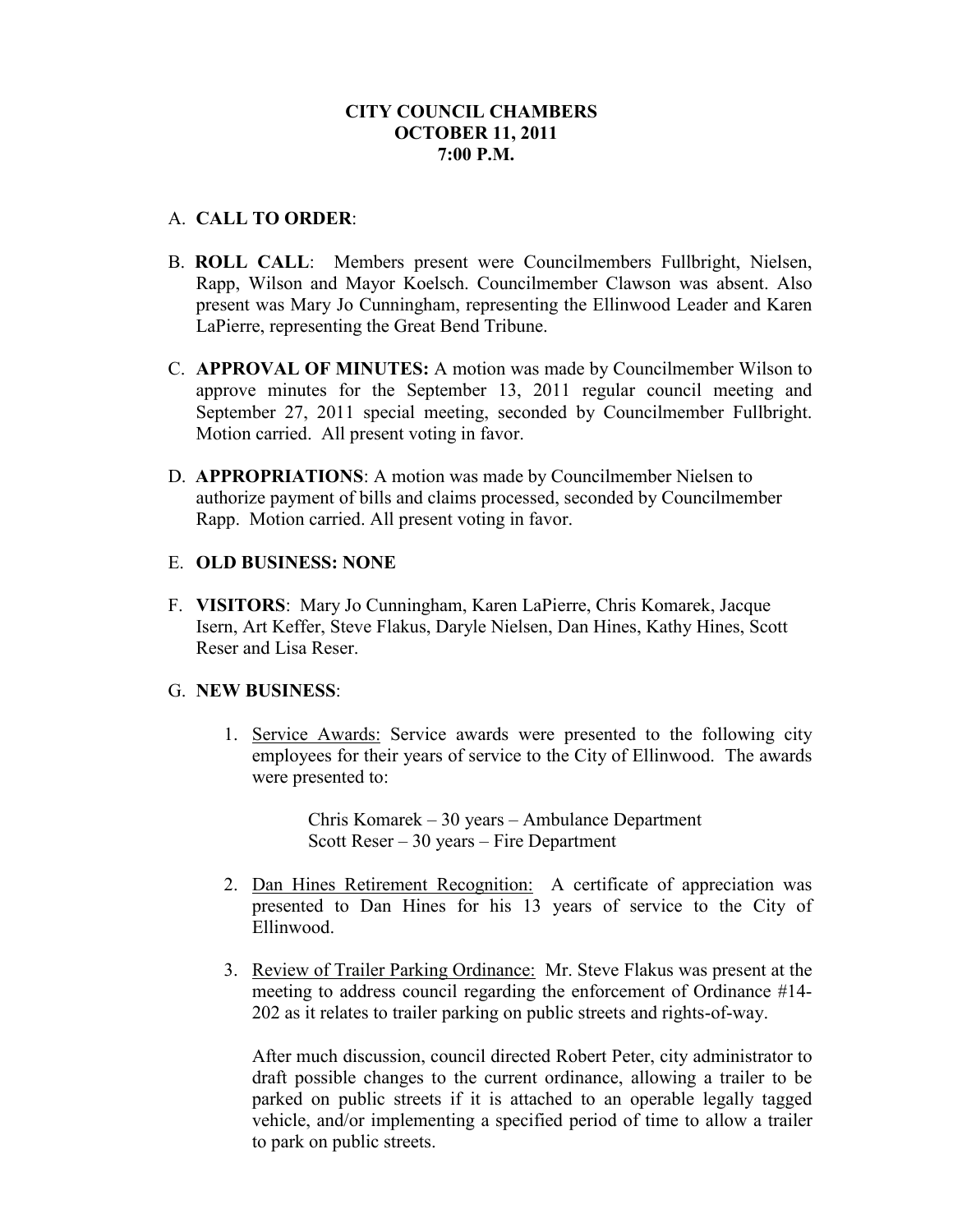## **CITY COUNCIL CHAMBERS OCTOBER 11, 2011 7:00 P.M.**

- 4. Utility Collection Enforcement: Robert Peter, city administrator explained the City has been experiencing increased difficulty in collection of delinquent utility accounts from some rental properties. The accounts are sent to the Kansas State Setoff Program which has yielded payments on some of the accounts, but a problem still exists. The city's current ordinances do not provide for filing a lien against the real estate for unpaid delinquent utility accounts. This item was for discussion only. The general consensus of the council was to pursue this option and directed the city administrator to draft an ordinance to present at the next meeting.
- 5. Sidewalk Improvement Plan: Presented to council was a sidewalk repair and replacement program, where the City and property owners partner for improvements to dilapidated sidewalks. The City and the property owner would share 50% of the cost of materials up to a specified dollar amount, and also share 50% of the cost, up to a specified dollar amount, of tree removal if necessary. The City would budget a specific amount for this program, and the property owners would submit an application for assistance.

A motion was made by Councilmember Nielsen to approve the sidewalk repair and replacement program, subject to ADA compliance issues, with \$5,000 to be budgeted, and a \$500 cap for City share of materials, and a \$500 cap for City share of tree removal, if necessary. Motion seconded by Councilmember Rapp. Motion carried. All present voting in favor.

# **REPORTS**:

- 1. Municipal Court Report: Presented to Council was the Municipal Court Report for September 2011.
- 2. Utilities Production Report: Presented to Council was the Utilities Production Report.
- 3. Staff Reports:
	- a) Staff reported cooling tower work is still being done at the power plant. Staff reported problems with the gas line at the sewer treatment plant.
	- b) The south ball fields and Wolf Park have been re-seeded, and the other parks will be re-seeded next spring. The well at Wolf Pond needs to be pulled, and Clarke Well will be doing the work.
	- c) Staff reported fire department personnel will be visiting the schools for fire prevention.